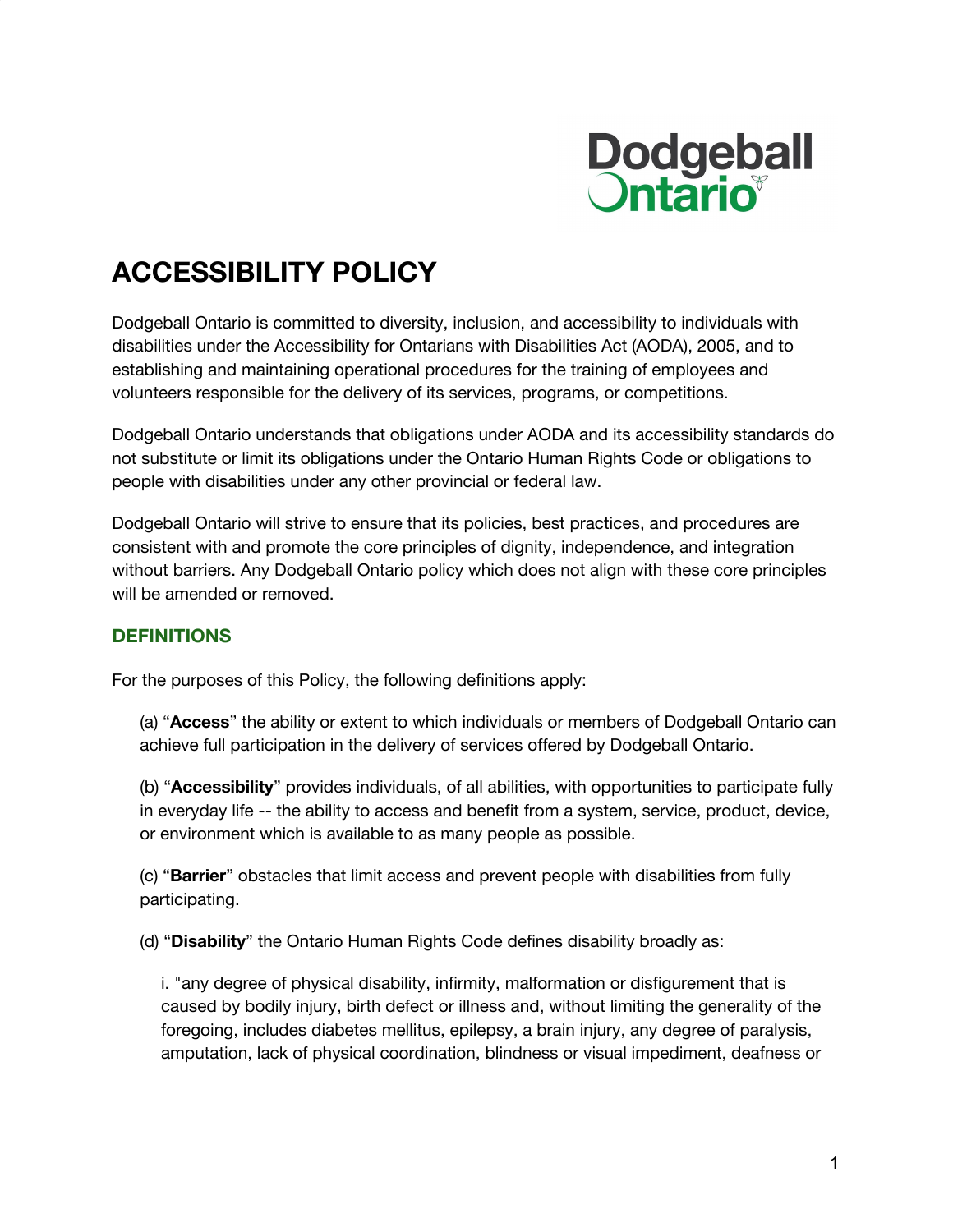hearing impediment, muteness or speech impediment, or physical reliance on a guide dog or other animal or on a wheelchair or other remedial appliance or device,

ii. a condition of mental impairment or a developmental disability,

iii. a learning disability, or a dysfunction in one or more of the processes involved in understanding or using symbols or spoken language, iv. a mental disorder, or v. an injury or disability for which benefits were claimed or received under the insurance plan established under the Workplace Safety and Insurance Act, 1997."

(e) "**Member**" refers to any entity approved for membership as defined in the Dodgeball Ontario By-Law (person, group of persons organized and associated for the purpose of dodgeball and registered as a Member of Dodgeball Ontario), as well as all individuals engaged in activities with Dodgeball Ontario (including, but not limited to, athletes; coaches; officials; volunteers; team managers; club administrators, coaches or board members; committee members, directors and officers of Dodgeball Ontario; employees; spectators at Dodgeball Ontario sanctioned events; and parents/guardians of athletes.

(f) "**Service Animal**" an animal is a service animal for a person with a disability,

(g) "**Service Person**" another person who accompanies a person with a disability in order to help him or her with communication, mobility, personal care or medical needs or with access to goods or services.

# **ACCESSIBILITY**

This policy describes how Dodgeball Ontario develops, communicates, and provides services, programs or opportunities for persons with disabilities in a manner that respects their dignity, independence, and integration.

## (a) **Assistive Devices**

Dodgeball Ontario is committed to serving persons with disabilities who use assistive devices (e.g., canes, crutches, wheelchairs or hearing aids) to access, obtain, use, or benefit from our programs and services.

## (b) **Communications and Information**

Dodgeball Ontario is committed to meeting the communication needs of individuals with disabilities. Dodgeball Ontario will provide information and communications materials in accessible formats or with appropriate communication supports. This includes publicly available emergency information, career opportunities, or technical information. Dodgeball Ontario will consult persons with disabilities to determine their communication and information needs.